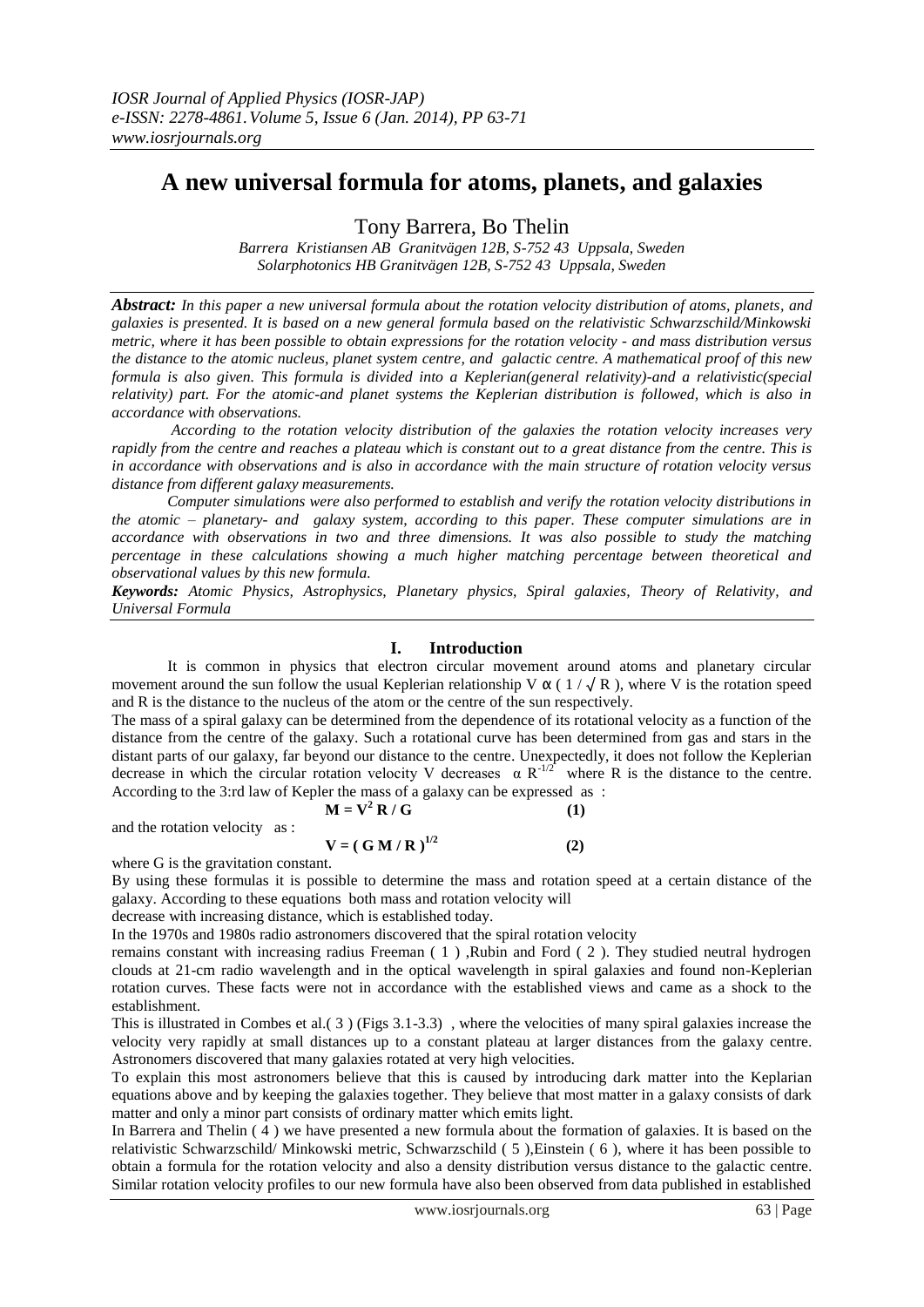books in this field. These profiles are in accordance with observations, as is seen in equations ( 1-10 ) in Barrera and Thelin ( 4 ). Computer simulations of equations 19 and 22 of Barrera and Thelin ( 4 ) were also performed to establish and verify the velocity and density distributions suggested in that paper.

According to this rotation velocity formula, the rotation velocity increases very rapidly from the centre and reaches a plateau which is constant out to a great distance from the centre. This has also been observed in many papers, Sofue and Rubin.( 7 ) and Combes et al.( 3 ).

In this paper an improvement of the rotation formula for galaxies equation(19) of

Barrera and Thelin ( 4 ) is made and is seen in equation ( 33 ) in this paper. The approximate formula of Barrera and Thelin ( 4 ) is also seen in equation 15 of this paper. The new improved rotation formula in equation 33 is divided into one Keplerian (general relativity) part and one relativistic (special relativity) part, which also makes it possible to use this formula for atoms, planets, and galaxies. A mathematical proof of this new universal formula is also given. Computer simulations in 2 and 3 dimensions by this new formula are also achieved, giving it a strong support of the appearance of atoms, planets, and galaxies. In Table 1 galaxy parameters and matching between theoretical and observational data are also studied for a number of galaxies.

# **II. Keplarian relationships of atom – and planetary physics**

According to Gasiorowicz( $8$ ) p.16 the relation between Coulombs law and the circular centripetal force of an electron around an atom is

$$
(\mathbf{Z}e^2/4\pi\mathbf{C}_0\mathbf{r}^2)=(\mathbf{m}_e\mathbf{v}^2/\mathbf{r})
$$
\n(3)

where  $m_e$  is the electron mass and e is the electron charge and v is the electron speed and r is the distance to the nucleus which gives

 $\mathbf{v} = (\mathbf{Z} \mathbf{e}^2 / 4\pi \mathbf{C}_0 \mathbf{m}_e \mathbf{r})^{1/2}$  (4)

which follows the Keplerian relationship v  $\alpha$  (1/ $r^{1/2}$ ) between rotation velocity and distance. When using the angular momentum in the Bohr postulate according to Gasiorowicz(8) p.16

$$
\mathbf{m}_{\mathbf{e}} \mathbf{v} \mathbf{r} = \mathbf{n} (\mathbf{h}/2\pi) \tag{5}
$$

where n is the principal quantum number, the following expression of v is obtained  $\mathbf{v} = (\mathbf{Z} \mathbf{e}^2 / 2 \mathbf{C}_0)(1/\mathbf{h} \mathbf{n}) \mathbf{\alpha} (1/\mathbf{n})$  (6)

where  $v \alpha$  ( $1/n$ ).

These proportionalities between rotation velocity versus distance and principal quantum number will be shown in section 5 by computer simulations in 2 and 3 dimensions.

Planets follow a similar equation to equation 2 following the 3:rd law of Kepler. The exact

formula between the planet rotation speed V and the masses m for the planet and M for the sun is

 $V = (G (m + M) / r)^{1/2}$  $(7)$ for circular motion according to Lang ( 9 ) p.542.

# **III. Galaxies. The use of Schwarzschild metric**

According to Lang ( 10 ) p.146 a spherically symmetric gravitational field outside a massive nonrotating body in vacuum, can follow the Schwarzschild expression, where the line element ds becomes :

 $ds^{2} = (1 - 2GM/c^{2} r)c^{2} dt^{2} - (1 - 2GM/c^{2} r)^{1} dr^{2} - r^{2} d\theta^{2} - r^{2} sin^{2} \theta$ **d**  $ψ<sup>2</sup>$  (8)

Here r,  $\theta$  and  $\psi$  are spherical coordinates whose origin is at the centre of the massive object with the mass M, G is here the gravitational constant and r is the distance. These things have earlier been studied and published by Barrera and Thelin ( 4 ) in detail for the rotation velocity studies in galaxies, where a new formula has been presented. A summary of these studies is presented here.

By using a polar coordinate system with  $d\theta = 0$  the following expression from equation (8) is obtained :

$$
ds^{2} = -\gamma^{1} dr^{2} - r^{2} d\theta^{2} + \gamma dt^{2}
$$
 (9)  
where  $\gamma = (1 - 2M/r)$  which is the Schwarzschild term Eddington (11)( p. 82-85)

where **γ = ( 1 – 2M/r )** , which is the Schwarzschild term Eddington (11)( p.82-85) From this formula it is possible to obtain an expression for the angular rotation speed of a galaxy :

**d** $\theta = (1/r)$   $((1-2M/r) d t^2 - (1-2M/r) d r^2)$ <sup>1/2</sup>  **(10)** If we suggest the space-time to be constant for a galaxy the  $dr = 0$  which gives  $dr<sup>2</sup> = 0$ . This means that equation (10) can be rewritten as : **dθ** =  $(1 / r)$   $((1 – 2M/r) dt<sup>2</sup>)<sup>1/2</sup>$  $(11)$ which gives a simpler equation of the angular rotation speed of galaxies : **d**θ/ **dt** =  $(1 / r) (1 - 2M/r)^{1/2}$  $(12)$ By introduction of a scale factor k according to will lead to the following appearance : **dθ/ dt = (k / r )**  $(1 - 2M/r)^{1/2}$ **(13 )**

The formula of the rotation speed (km/s) is obtained from the expression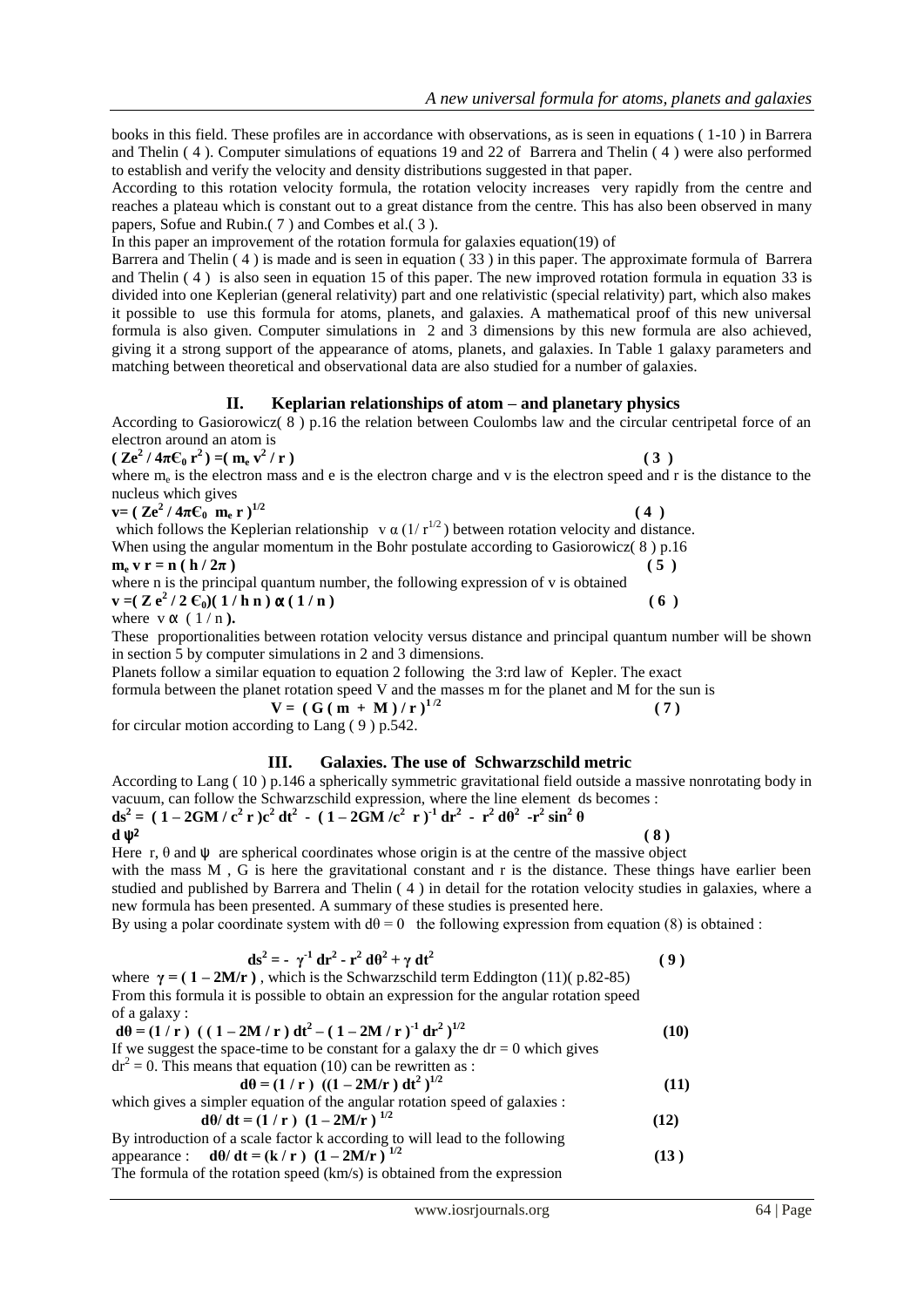| $v = r$ (d $\theta$ / dt)                                                                                                                                                                                                                                                                     | (14) |
|-----------------------------------------------------------------------------------------------------------------------------------------------------------------------------------------------------------------------------------------------------------------------------------------------|------|
| This means that the rotation speed in km/s will be the following expression :<br>$v = k (1 - 2M/r)^{1/2}$                                                                                                                                                                                     | (15) |
| IV.<br>The new universal formula                                                                                                                                                                                                                                                              |      |
| Exact solution of complete relativity for polar coordinates Minkowsky/Schwartschild metric gives for non<br>geodetic lines(Inverse lines)                                                                                                                                                     |      |
| $ds^2 = -\gamma^1 dr^2 - r^2 d\theta^2 + \gamma dt^2$                                                                                                                                                                                                                                         | (16) |
| According to the gravitation tensor of Einstein $G_{\mu} = 0$ which is symmetric and gives possibility to the<br>interchange between the t and s variables.                                                                                                                                   |      |
| This interchange between the s and t variables gives the rotation velocity in arc-length parameters :<br>$dt^2 = -\gamma^1 dr^2 - r^2 d\theta^2 + \gamma ds^2$                                                                                                                                | (17) |
| Rearranging the order between the parameters involved gives :                                                                                                                                                                                                                                 |      |
| $r^2 d\theta^2 = -\gamma^1 dr^2 + \gamma ds^2 - dt^2$                                                                                                                                                                                                                                         | (18) |
| By dividing with ds we obtain :                                                                                                                                                                                                                                                               |      |
| $r^{2}$ (d $\theta$ / ds) <sup>2</sup> = - $\gamma^{1}$ ( dr / ds ) <sup>2</sup> + $\gamma$ - ( dt / ds ) <sup>2</sup><br>From this we obtain the relativistic rotation speed $v_2 = r$ (d0 / ds) = (- $\gamma^1$ (dr / ds) <sup>2</sup> + $\gamma$ - (dt / ds) <sup>2</sup> ) <sup>1/2</sup> | (19) |
| (20)                                                                                                                                                                                                                                                                                          |      |
|                                                                                                                                                                                                                                                                                               |      |
| By assuming that we have circular orbit follows ( $dr/ds$ ) = 0 which gives :<br>$v_2 = r (d\theta / ds) = (\gamma - (dt/ds)^2)^{1/2} = (1 - 2M/r - (dt/ds)^2)^{1/2}$                                                                                                                         | (22) |
| (relativistic part)                                                                                                                                                                                                                                                                           |      |
| The rotation velocity of a solar system with relatively "small" mass, where the planets are following geodetic                                                                                                                                                                                |      |
| lines, the "Keplerian" velocity in Eddington (11) is given                                                                                                                                                                                                                                    |      |
| $v_1 = (M/r)^{1/2}$                                                                                                                                                                                                                                                                           | (23) |
| This occurs for masses less than $10^{35} - 10^{39}$ kg. We now want to merge these formulas into one single formula,<br>interpolating between them and thus creating a so called "balancing scale":                                                                                          |      |
| $v_{tot} = w_1 v_1 + w_2 v_2$                                                                                                                                                                                                                                                                 | (24) |
| where $w_1$ and $w_2$ are balancing scaling factors between the different rotation velocities $v_1$ and $v_2$ .<br>First we have to transform the equation                                                                                                                                    |      |
| $v_2 = (1 - 2M/r - ( dt / ds )^2 )^{1/2}$                                                                                                                                                                                                                                                     | (25) |
| into                                                                                                                                                                                                                                                                                          |      |
| $v_2 = (v_{max}^2 - M/r)^{1/2}$                                                                                                                                                                                                                                                               | (26) |
| Since $v_1 = (MG/r)^{1/2}$ (SI-units) means that :                                                                                                                                                                                                                                            |      |
| = $c^2 - 2MG/r - ( dt / ds )^2 = v_{max}^2 - MG/r = v_{max}^2 - v^2$<br>This means that $c^2 - (v_{max}^2 + v_1^2) = ( dt / ds )^2$                                                                                                                                                           | (27) |
|                                                                                                                                                                                                                                                                                               | (28) |
| or by taking the square root:                                                                                                                                                                                                                                                                 |      |
| dt / ds = $(c^2 - (-v_{max}^2 + v^2))^{1/2}$                                                                                                                                                                                                                                                  | (29) |
| so the balance is kept by the relation                                                                                                                                                                                                                                                        |      |
| $v_1^2 + v_2^2 = v_{max}^2$                                                                                                                                                                                                                                                                   | (30) |
| For some constant p we have : $\mathbf{p}^2$ ( $\mathbf{v_{max}}^2$ - $\mathbf{v_1}^2$ ) = ( $\mathbf{c}^2$ - $\mathbf{p}^2\mathbf{v}^2$ )                                                                                                                                                    | (31) |
| where $v_2$ is a multiple of the famous formula for the proper velocity in the theory of special relativity                                                                                                                                                                                   |      |
| <b>v</b> (proper) = $(1 - v^2/c^2)^{1/2}$                                                                                                                                                                                                                                                     | (32) |
| Now it exist some 'multiple' of $(v_{max}^2 - v_1^2)$ equals $(c^2 - v^2)$                                                                                                                                                                                                                    |      |

for some variable v.

Now we weight the solution such that we obtain the new universal rotation formula:  $v_{\text{tot}} = w_1 (MG/r)^{1/2} + w_2 (v_{\text{max}}^2 - MG/r)^{1/2}$ (33)

# **V. Results and figures by the new rotation universal formula**

In this section "experimental" results from computer simulations made are presented. All the computer simulation graphs are obtained by the new universal velocity distribution formula in equation ( 33 ).

The results from the **atomic world** are presented in Figs 1 and 2 in 2 and 3 dimensions respectively.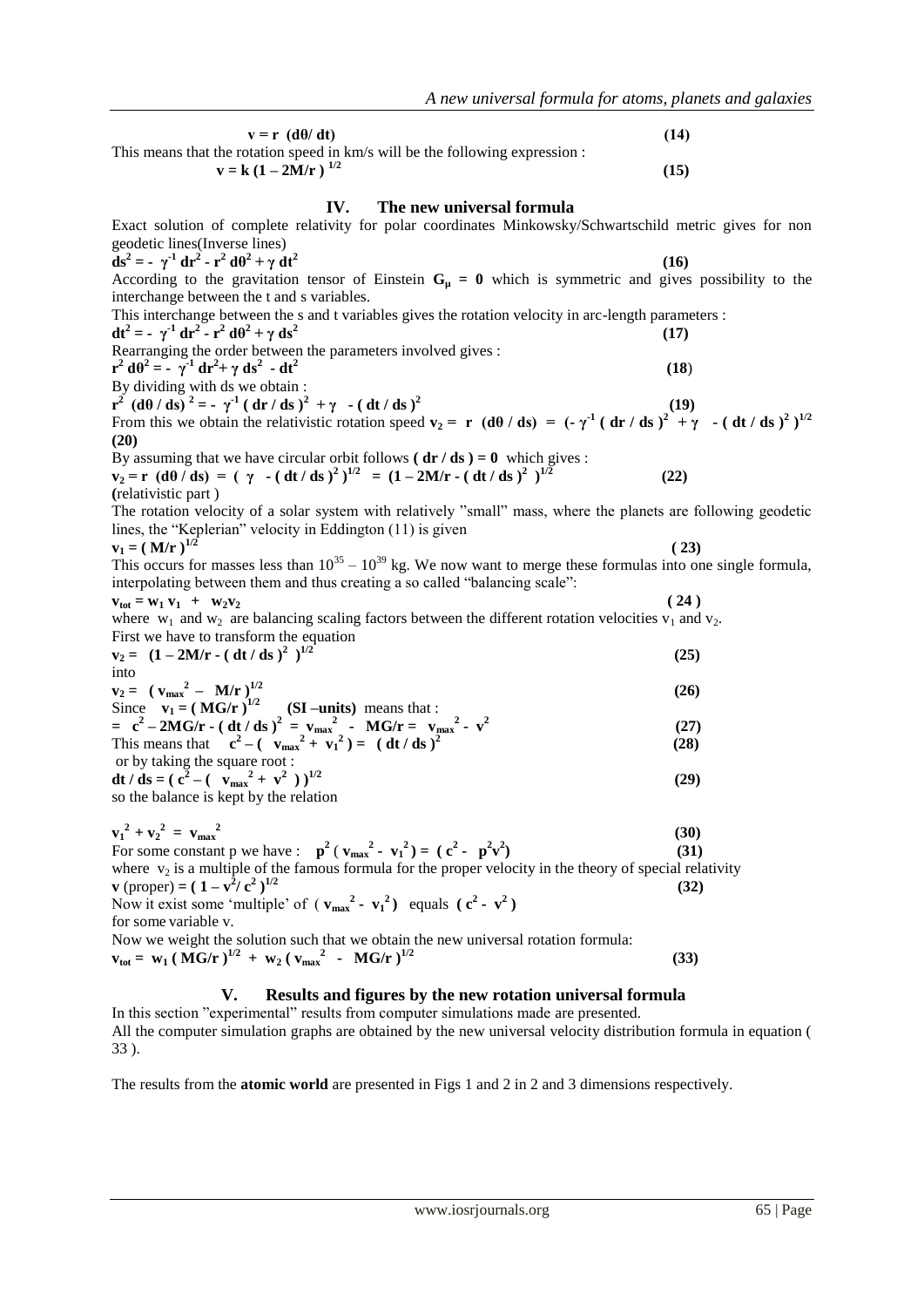*A new universal formula for atoms, planets and galaxies* 



**Fig 1** The rotation velocity v versus distance r and principal quantum number n for electrons in the atoms versus distance r to the nucleus of the atom.

The v  $\alpha$  (1 / r )<sup>1/2</sup> dependence and the v  $\alpha$  (1 / n ) dependence are clearly seen. (Computer simulations)



**Fig 2** The rotation velocity versus distance for electrons in the atom in 3 dimensions. The shell structure is clearly seen. (Computer simulations)

For the **planets** the following rotation velocity distributions are obtained.



**Fig 3** Velocity distributions versus distance of the largest planets (Jupiter , Saturn , Uranus, and Neptune ) (Computer simulations)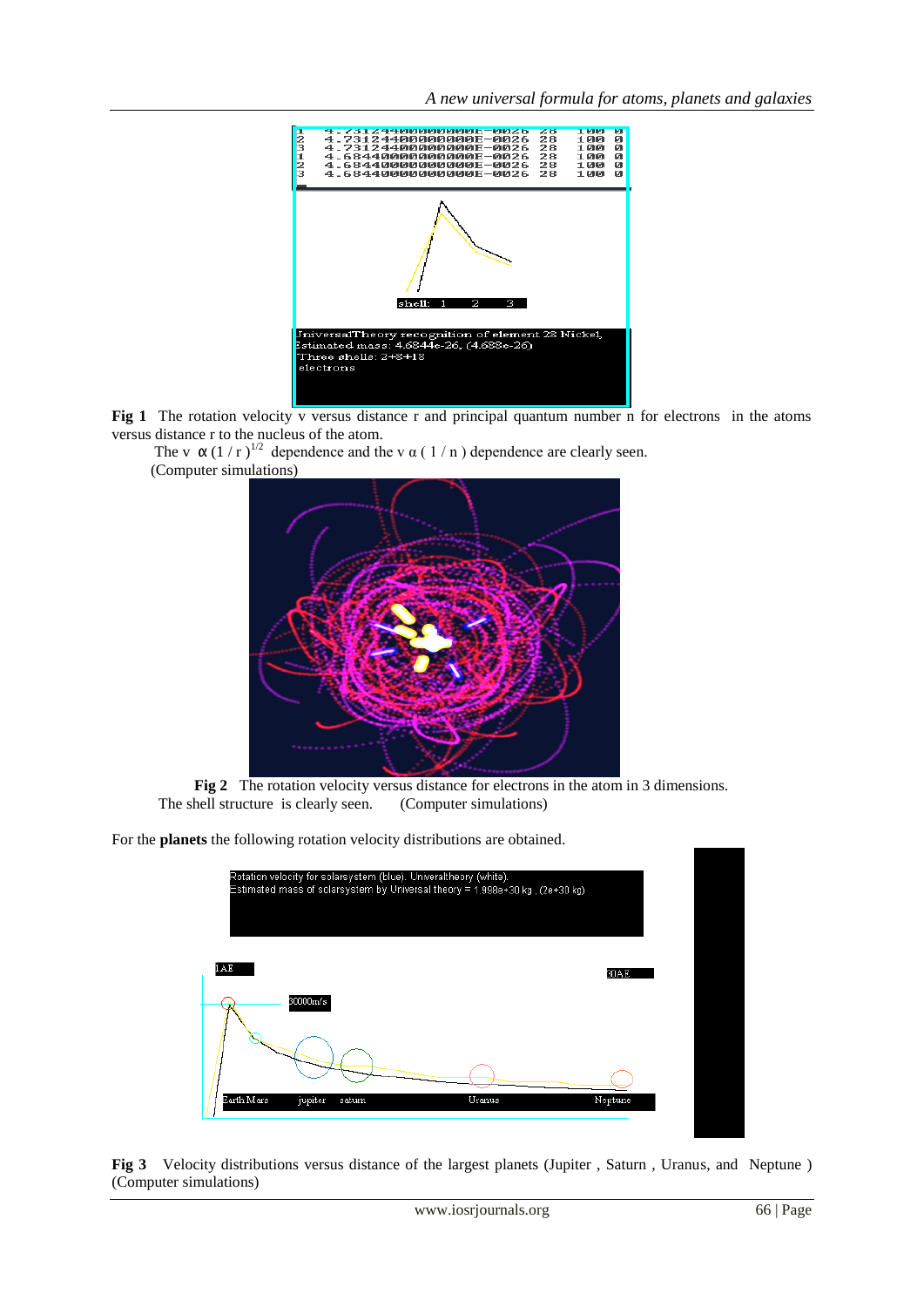

**Fig 4** Velocity distributions of some planets in 3 dimensions. The planet orbits in one plane are clearly seen. (Computer simulations)

For the **galaxies** the following rotation velocity distributions are obtained.

| C:\Documents and Settings\Agaren\Skrivbord\FROM_ASUS\Universal module2\scanlines.e                |                                   |        |
|---------------------------------------------------------------------------------------------------|-----------------------------------|--------|
| match:93% mass<br>$= 1.740000000000000E + 0040kg 234553m/s$                                       | ratio-29 129<br>ratio-29 129      |        |
| $= 1.74000000000000E+0040kg 235140m/s$<br>match:93%<br>mass                                       | ratio-29 129                      |        |
|                                                                                                   | ratio-29                          | -129   |
| Schwartchild radius: 2.49088000000000E+0013m                                                      |                                   |        |
| lrho 1.34661998384056E-0041                                                                       |                                   |        |
| 1.68000000000000000000040000<br>match:97%<br>mass<br>I                                            | 192093m/s<br>ratio91              | 9      |
| match:97%<br>$= 1.68000000000000000 + 0040kq$<br>mass                                             | 214728m/s<br>ratio91              | 9      |
| match:97%<br>$= 1.68000000000000000 + 0040kg$<br>mass                                             | 224756m/s<br>ratio91              | 9      |
| $= 1.680000000000000000 + 0040kq$<br>match:97%<br>mass                                            | 230734m/s<br>ratio91              | 9      |
| match:97%<br>$= 1.68000000000000E + 0040kg$<br>mass                                               | 234813m/s<br>ratio91              | 9      |
| $= 1.680000000000000000 + 0040kq$<br>match:97%<br>mass                                            | 237824m/s<br>ratio91              | 9      |
| $= 1.6800000000000000000400kq$<br>match:97%<br>mass                                               | 240165m/s<br>ratio91              | 9      |
| match:97%<br>$= 1.68000000000000E+0040kg$<br>mass                                                 | 242051m/s<br>ratio91              | 9      |
| match:97%<br>$= 1.680000000000000F + 0040kg$<br>mass                                              | 243614 m/s<br>ratio91             | 9      |
| $= 1.6800000000000000$ +0040kg<br>match:97%<br>mass                                               | 244936m/s<br>ratio91              | 9      |
| match:97%<br>$= 1.680000000000000F + 0040kg$<br>mass                                              | 246073m/s<br>ratio91              | 9      |
| match:97%<br>$= 1.6800000000000000000040kq$<br>mass<br>$= 1.6800000000000000000400k$<br>match:97% | 247065m/s<br>ratio91<br>247940m/s | 9<br>9 |
| mass<br>$= 1.6800000000000000000040kq$<br>match:97%                                               | ratio91<br>248720m/s<br>ratio91   | 9      |
| mass<br>$= 1.680000000000000000 + 0040kq$<br>match:97%<br>mass                                    | 249420m/s<br>ratio91              | 9      |
| $= 1.68000000000000E + 0040k\alpha$<br>match:97%<br>mass                                          | 250054m/s<br>ratio91              | 9      |
| match:97%<br>$= 1.680000000000000F + 0040kg$<br>mass                                              | 250631m/s<br>ratio91              | 9      |
| match:97%<br>$= 1.68000000000000E + 0040kg$<br>mass                                               | 251159m/s<br>ratio91              | 9      |
|                                                                                                   |                                   |        |
|                                                                                                   |                                   |        |
|                                                                                                   |                                   |        |
|                                                                                                   |                                   |        |
|                                                                                                   |                                   |        |
|                                                                                                   |                                   |        |
|                                                                                                   |                                   |        |
|                                                                                                   |                                   |        |
|                                                                                                   |                                   |        |
|                                                                                                   |                                   |        |
|                                                                                                   |                                   |        |
|                                                                                                   |                                   |        |
|                                                                                                   |                                   |        |
|                                                                                                   |                                   |        |
|                                                                                                   |                                   |        |
|                                                                                                   |                                   |        |
|                                                                                                   |                                   |        |

# Galaxy NGC801

 **Fig 5** Velocity distributions versus distance of the galaxies NGC( 801 ) These graphs do follow the observational velocity distributions. (Computer simulations) Match 97% Equation 33 has been followed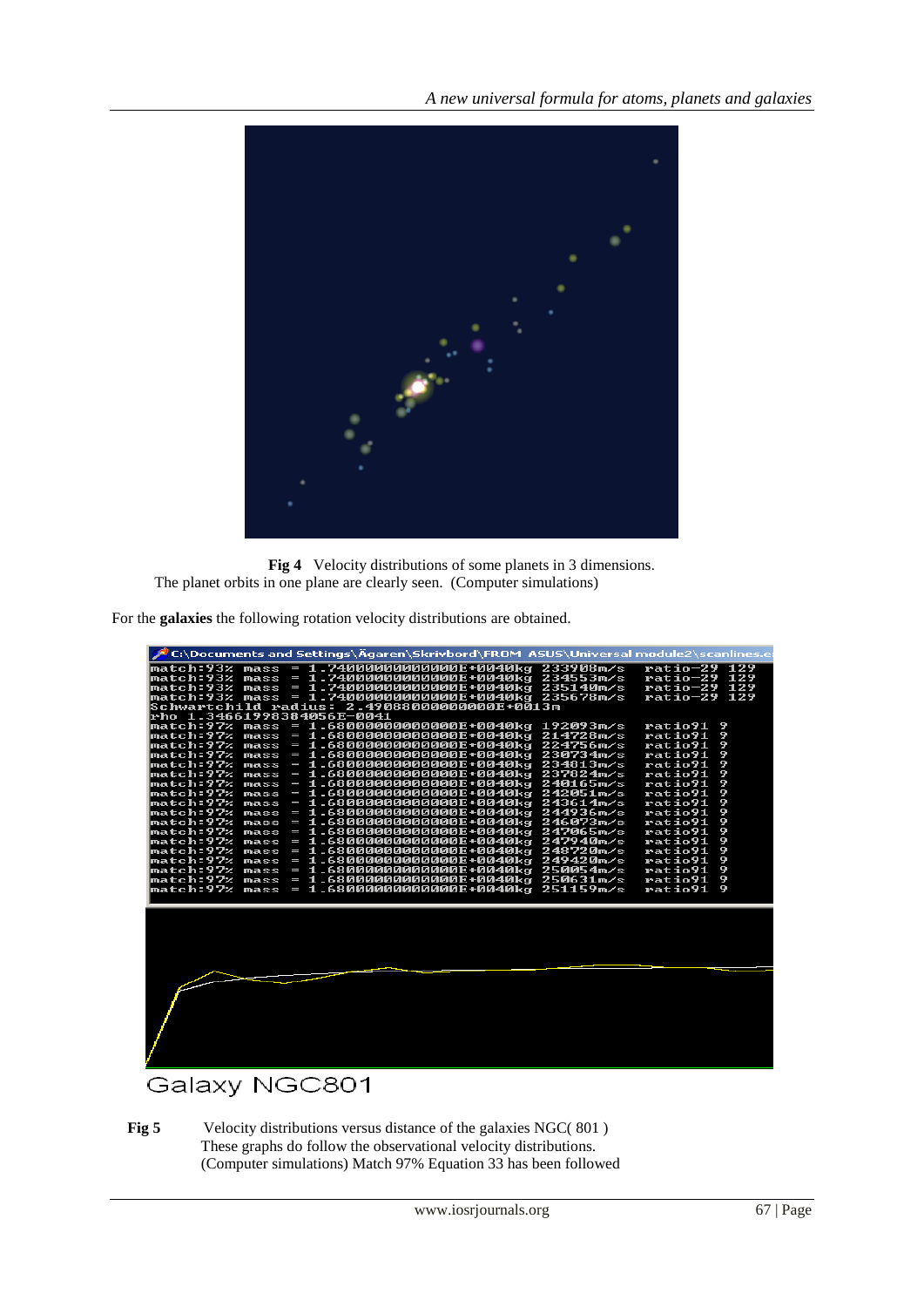| 5.28000000000000E+0041kg<br>247159m/s<br>match:95%<br>mass<br>247689m/s<br>$= 5.280000000000000E+0041kg$<br>match:95%<br>mass<br>Schwartchild/ Barrera radius: 3.35527466666667E+0014m<br>1.83666119847847E+0042 vmax:356540 m/smass<br>ang mass:<br>circularity:96%<br><b>Oscillation:29</b><br>match:95%<br>4.52600000000000E+0041kg<br>117653m/s<br>mass<br>ratio0<br>4.52600000000000E+0041kg<br>match:95%<br>160916m/s<br>ratio0<br>mass<br>$=$<br>match:95%<br>4.52600000000000E+0041kg<br>197837m/s<br>ratio0<br>mass<br>match:95%<br>4.52600000000000E+0041kg<br>213921m/s<br>mass<br>ratio0<br>match:95%<br>$\hspace*{0.2cm} = \hspace*{0.2cm}$<br>4.52600000000000E+0041kg<br>223015m/s<br>ratio0<br>mass<br>match:95%<br>$=$<br>4.52600000000000E+0041kg<br>228878m/s<br>ratio0<br>mass<br>match:95%<br>4.52600000000000E+0041kg<br>232975m/s<br>mass<br>$=$<br>ratio0<br>4.52600000000000E+0041kg<br>match:95%<br>$=$<br>236001m/s<br>mass<br>ratio0<br>match:95%<br>$=$<br>4.52600000000000E+0041kg<br>238328m/s<br>ratio0<br>mass<br>match:95%<br>240173m/s<br>$=$<br>4.52600000000000E+0041kg<br>ratio0<br>mass<br>match:95%<br>$=$<br>4.52600000000000E+0041kg<br>241673m/s<br>ratio0<br>mass<br>242915m/s<br>match:95%<br>4.52600000000000E+0041kg<br>ratio0<br>mass<br>match:95%<br>4.52600000000000E+0041kg<br>243961m/s<br>$\texttt{mass}$<br>ratio0<br>match:95%<br>4.52600000000000E+0041kg<br>244855m⁄s<br>mass<br>$=$<br>ratio0<br>match:95%<br>$=$<br>4.52600000000000E+0041kg<br>245626m⁄s<br>ratio0<br>mass<br>match:95%<br>4.52600000000000E+0041kg<br>246299m/s<br>$=$<br>ratio0<br>mass<br>match:95%<br>$= 4.52600000000000E+0041kg$<br>246892m/s<br>mass<br>ratio0<br>match:95%<br>247417m/s<br>4.52600000000000E+0041kg<br>mass<br>$=$<br>GalaxyUGC12810<br>Velocity distributions versus distance of the galaxies UGC(12 810)<br>Fig 6<br>These graphs do follow the observational velocity distributions.<br>(Computer simulations) Equation 33 has been followed<br>Match 95%<br>$mass = 6.49600000000000E+0041kg$<br>match:97%<br>236872m/s<br>ratio23<br>match:97%<br>6.49600000000000E+0041kg<br>240163m/s<br>ratio23<br>mass<br>$=$<br>match:97%<br>6.49600000000000E+0041kg<br>242487m/s<br>$mass =$<br>ratio23<br>244216m/s<br>match:97%<br>6.49600000000000E+0041kg<br>$\hspace*{0.4em} = \hspace*{0.4em}$<br>ratio23<br>mass<br>match:97%<br>$\hspace{1.0cm} = \hspace{1.0cm}$<br>6.49600000000000E+0041kg<br>245551m/s<br>mass<br>ratio23<br>6.49600000000000E+0041kg<br>match:97%<br>mass<br>$=$<br>246615m/s<br>ratio23<br>6.49600000000000E+0041kg 247482m/s<br>match:97%<br>ratio23<br>mass<br>$=$<br>6.49600000000000E+0041kg 248202m/s<br>match:97%<br>ratio23<br>mass<br>$\hspace*{0.4em} = \hspace*{0.4em}$<br>Schwartchild/ Barrera radius: 3.43533866666667E+0014m<br>Lang mass: 2.06399681913550E+0042 umax:377962 m/smass<br>circularity:57%<br>Oscillation:9<br>match:98% mass<br>4.63400000000000E+0041kg<br>146817m/s<br>ratio4 96<br>$=$<br>4.63400000000000E+0041kg<br>205124 m/s<br>96<br>match:98%<br>$\hspace*{0.4em} = \hspace*{0.4em}$<br>ratio4<br>mass<br>4.63400000000000E+0041kg 221170m/s<br>96<br>match:98%<br>$\hspace*{0.4em} = \hspace*{0.4em}$<br>ratio4<br>mass<br>match:98%<br>$= 4.63400000000000E+0041kg 228771m/s$<br>96<br>ratio4<br>mass<br>$= 4.63400000000000E+0041kg 233213m/s$<br>match:98%<br>ratio4<br>96<br>mass<br>$= 4.63400000000000E+0041kg 236128m/s$<br>ratio4 96<br> match:98% mass<br>match:98% mass<br>4.63400000000000E+0041kg 238188m/s<br>ratio4 96<br>ratio4 96<br>match:98% mass = 4.63400000000000E+0041kg 240907m/s<br>ratio4 96<br>match:98% mass = 4.63400000000000E+0041kg 241852m/s<br>ratio4 96<br>match:98% mass = 4.63400000000000E+0041kg 242622m/s<br>ratio4 96 | C:\Documents and Settings\Ägaren\Skrivbord\FROM_ASUS\Universal module6\scanlines.e<br>ratio0 100<br>ratio0 100<br>ration:312%<br>100<br>100<br>100<br>100<br>100<br>100<br>100<br>100<br>100<br>100<br>100<br>100<br>100<br>100<br>100<br>100<br>100<br>ratio0 100<br>'C:\Documents and Settings\Agaren\Skrivbord\FROM_ASUS\Universal module6\scanlines<br>77<br>77<br>77<br>77<br>77<br>77<br>77<br>22<br>ration:343%<br>ratio4 96 |  |  |
|------------------------------------------------------------------------------------------------------------------------------------------------------------------------------------------------------------------------------------------------------------------------------------------------------------------------------------------------------------------------------------------------------------------------------------------------------------------------------------------------------------------------------------------------------------------------------------------------------------------------------------------------------------------------------------------------------------------------------------------------------------------------------------------------------------------------------------------------------------------------------------------------------------------------------------------------------------------------------------------------------------------------------------------------------------------------------------------------------------------------------------------------------------------------------------------------------------------------------------------------------------------------------------------------------------------------------------------------------------------------------------------------------------------------------------------------------------------------------------------------------------------------------------------------------------------------------------------------------------------------------------------------------------------------------------------------------------------------------------------------------------------------------------------------------------------------------------------------------------------------------------------------------------------------------------------------------------------------------------------------------------------------------------------------------------------------------------------------------------------------------------------------------------------------------------------------------------------------------------------------------------------------------------------------------------------------------------------------------------------------------------------------------------------------------------------------------------------------------------------------------------------------------------------------------------------------------------------------------------------------------------------------------------------------------------------------------------------------------------------------------------------------------------------------------------------------------------------------------------------------------------------------------------------------------------------------------------------------------------------------------------------------------------------------------------------------------------------------------------------------------------------------------------------------------------------------------------------------------------------------------------------------------------------------------------------------------------------------------------------------------------------------------------------------------------------------------------------------------------------------------------------------------------------------------------------------------------------------------------------------------------------------------------------------------------------------------------------------------------------------------------------------------------|-------------------------------------------------------------------------------------------------------------------------------------------------------------------------------------------------------------------------------------------------------------------------------------------------------------------------------------------------------------------------------------------------------------------------------------|--|--|
|                                                                                                                                                                                                                                                                                                                                                                                                                                                                                                                                                                                                                                                                                                                                                                                                                                                                                                                                                                                                                                                                                                                                                                                                                                                                                                                                                                                                                                                                                                                                                                                                                                                                                                                                                                                                                                                                                                                                                                                                                                                                                                                                                                                                                                                                                                                                                                                                                                                                                                                                                                                                                                                                                                                                                                                                                                                                                                                                                                                                                                                                                                                                                                                                                                                                                                                                                                                                                                                                                                                                                                                                                                                                                                                                                                                    |                                                                                                                                                                                                                                                                                                                                                                                                                                     |  |  |
|                                                                                                                                                                                                                                                                                                                                                                                                                                                                                                                                                                                                                                                                                                                                                                                                                                                                                                                                                                                                                                                                                                                                                                                                                                                                                                                                                                                                                                                                                                                                                                                                                                                                                                                                                                                                                                                                                                                                                                                                                                                                                                                                                                                                                                                                                                                                                                                                                                                                                                                                                                                                                                                                                                                                                                                                                                                                                                                                                                                                                                                                                                                                                                                                                                                                                                                                                                                                                                                                                                                                                                                                                                                                                                                                                                                    |                                                                                                                                                                                                                                                                                                                                                                                                                                     |  |  |
|                                                                                                                                                                                                                                                                                                                                                                                                                                                                                                                                                                                                                                                                                                                                                                                                                                                                                                                                                                                                                                                                                                                                                                                                                                                                                                                                                                                                                                                                                                                                                                                                                                                                                                                                                                                                                                                                                                                                                                                                                                                                                                                                                                                                                                                                                                                                                                                                                                                                                                                                                                                                                                                                                                                                                                                                                                                                                                                                                                                                                                                                                                                                                                                                                                                                                                                                                                                                                                                                                                                                                                                                                                                                                                                                                                                    |                                                                                                                                                                                                                                                                                                                                                                                                                                     |  |  |
|                                                                                                                                                                                                                                                                                                                                                                                                                                                                                                                                                                                                                                                                                                                                                                                                                                                                                                                                                                                                                                                                                                                                                                                                                                                                                                                                                                                                                                                                                                                                                                                                                                                                                                                                                                                                                                                                                                                                                                                                                                                                                                                                                                                                                                                                                                                                                                                                                                                                                                                                                                                                                                                                                                                                                                                                                                                                                                                                                                                                                                                                                                                                                                                                                                                                                                                                                                                                                                                                                                                                                                                                                                                                                                                                                                                    |                                                                                                                                                                                                                                                                                                                                                                                                                                     |  |  |
|                                                                                                                                                                                                                                                                                                                                                                                                                                                                                                                                                                                                                                                                                                                                                                                                                                                                                                                                                                                                                                                                                                                                                                                                                                                                                                                                                                                                                                                                                                                                                                                                                                                                                                                                                                                                                                                                                                                                                                                                                                                                                                                                                                                                                                                                                                                                                                                                                                                                                                                                                                                                                                                                                                                                                                                                                                                                                                                                                                                                                                                                                                                                                                                                                                                                                                                                                                                                                                                                                                                                                                                                                                                                                                                                                                                    |                                                                                                                                                                                                                                                                                                                                                                                                                                     |  |  |
|                                                                                                                                                                                                                                                                                                                                                                                                                                                                                                                                                                                                                                                                                                                                                                                                                                                                                                                                                                                                                                                                                                                                                                                                                                                                                                                                                                                                                                                                                                                                                                                                                                                                                                                                                                                                                                                                                                                                                                                                                                                                                                                                                                                                                                                                                                                                                                                                                                                                                                                                                                                                                                                                                                                                                                                                                                                                                                                                                                                                                                                                                                                                                                                                                                                                                                                                                                                                                                                                                                                                                                                                                                                                                                                                                                                    |                                                                                                                                                                                                                                                                                                                                                                                                                                     |  |  |
|                                                                                                                                                                                                                                                                                                                                                                                                                                                                                                                                                                                                                                                                                                                                                                                                                                                                                                                                                                                                                                                                                                                                                                                                                                                                                                                                                                                                                                                                                                                                                                                                                                                                                                                                                                                                                                                                                                                                                                                                                                                                                                                                                                                                                                                                                                                                                                                                                                                                                                                                                                                                                                                                                                                                                                                                                                                                                                                                                                                                                                                                                                                                                                                                                                                                                                                                                                                                                                                                                                                                                                                                                                                                                                                                                                                    |                                                                                                                                                                                                                                                                                                                                                                                                                                     |  |  |
|                                                                                                                                                                                                                                                                                                                                                                                                                                                                                                                                                                                                                                                                                                                                                                                                                                                                                                                                                                                                                                                                                                                                                                                                                                                                                                                                                                                                                                                                                                                                                                                                                                                                                                                                                                                                                                                                                                                                                                                                                                                                                                                                                                                                                                                                                                                                                                                                                                                                                                                                                                                                                                                                                                                                                                                                                                                                                                                                                                                                                                                                                                                                                                                                                                                                                                                                                                                                                                                                                                                                                                                                                                                                                                                                                                                    |                                                                                                                                                                                                                                                                                                                                                                                                                                     |  |  |
|                                                                                                                                                                                                                                                                                                                                                                                                                                                                                                                                                                                                                                                                                                                                                                                                                                                                                                                                                                                                                                                                                                                                                                                                                                                                                                                                                                                                                                                                                                                                                                                                                                                                                                                                                                                                                                                                                                                                                                                                                                                                                                                                                                                                                                                                                                                                                                                                                                                                                                                                                                                                                                                                                                                                                                                                                                                                                                                                                                                                                                                                                                                                                                                                                                                                                                                                                                                                                                                                                                                                                                                                                                                                                                                                                                                    |                                                                                                                                                                                                                                                                                                                                                                                                                                     |  |  |
|                                                                                                                                                                                                                                                                                                                                                                                                                                                                                                                                                                                                                                                                                                                                                                                                                                                                                                                                                                                                                                                                                                                                                                                                                                                                                                                                                                                                                                                                                                                                                                                                                                                                                                                                                                                                                                                                                                                                                                                                                                                                                                                                                                                                                                                                                                                                                                                                                                                                                                                                                                                                                                                                                                                                                                                                                                                                                                                                                                                                                                                                                                                                                                                                                                                                                                                                                                                                                                                                                                                                                                                                                                                                                                                                                                                    |                                                                                                                                                                                                                                                                                                                                                                                                                                     |  |  |
|                                                                                                                                                                                                                                                                                                                                                                                                                                                                                                                                                                                                                                                                                                                                                                                                                                                                                                                                                                                                                                                                                                                                                                                                                                                                                                                                                                                                                                                                                                                                                                                                                                                                                                                                                                                                                                                                                                                                                                                                                                                                                                                                                                                                                                                                                                                                                                                                                                                                                                                                                                                                                                                                                                                                                                                                                                                                                                                                                                                                                                                                                                                                                                                                                                                                                                                                                                                                                                                                                                                                                                                                                                                                                                                                                                                    |                                                                                                                                                                                                                                                                                                                                                                                                                                     |  |  |
|                                                                                                                                                                                                                                                                                                                                                                                                                                                                                                                                                                                                                                                                                                                                                                                                                                                                                                                                                                                                                                                                                                                                                                                                                                                                                                                                                                                                                                                                                                                                                                                                                                                                                                                                                                                                                                                                                                                                                                                                                                                                                                                                                                                                                                                                                                                                                                                                                                                                                                                                                                                                                                                                                                                                                                                                                                                                                                                                                                                                                                                                                                                                                                                                                                                                                                                                                                                                                                                                                                                                                                                                                                                                                                                                                                                    |                                                                                                                                                                                                                                                                                                                                                                                                                                     |  |  |
|                                                                                                                                                                                                                                                                                                                                                                                                                                                                                                                                                                                                                                                                                                                                                                                                                                                                                                                                                                                                                                                                                                                                                                                                                                                                                                                                                                                                                                                                                                                                                                                                                                                                                                                                                                                                                                                                                                                                                                                                                                                                                                                                                                                                                                                                                                                                                                                                                                                                                                                                                                                                                                                                                                                                                                                                                                                                                                                                                                                                                                                                                                                                                                                                                                                                                                                                                                                                                                                                                                                                                                                                                                                                                                                                                                                    |                                                                                                                                                                                                                                                                                                                                                                                                                                     |  |  |
|                                                                                                                                                                                                                                                                                                                                                                                                                                                                                                                                                                                                                                                                                                                                                                                                                                                                                                                                                                                                                                                                                                                                                                                                                                                                                                                                                                                                                                                                                                                                                                                                                                                                                                                                                                                                                                                                                                                                                                                                                                                                                                                                                                                                                                                                                                                                                                                                                                                                                                                                                                                                                                                                                                                                                                                                                                                                                                                                                                                                                                                                                                                                                                                                                                                                                                                                                                                                                                                                                                                                                                                                                                                                                                                                                                                    |                                                                                                                                                                                                                                                                                                                                                                                                                                     |  |  |
|                                                                                                                                                                                                                                                                                                                                                                                                                                                                                                                                                                                                                                                                                                                                                                                                                                                                                                                                                                                                                                                                                                                                                                                                                                                                                                                                                                                                                                                                                                                                                                                                                                                                                                                                                                                                                                                                                                                                                                                                                                                                                                                                                                                                                                                                                                                                                                                                                                                                                                                                                                                                                                                                                                                                                                                                                                                                                                                                                                                                                                                                                                                                                                                                                                                                                                                                                                                                                                                                                                                                                                                                                                                                                                                                                                                    |                                                                                                                                                                                                                                                                                                                                                                                                                                     |  |  |
|                                                                                                                                                                                                                                                                                                                                                                                                                                                                                                                                                                                                                                                                                                                                                                                                                                                                                                                                                                                                                                                                                                                                                                                                                                                                                                                                                                                                                                                                                                                                                                                                                                                                                                                                                                                                                                                                                                                                                                                                                                                                                                                                                                                                                                                                                                                                                                                                                                                                                                                                                                                                                                                                                                                                                                                                                                                                                                                                                                                                                                                                                                                                                                                                                                                                                                                                                                                                                                                                                                                                                                                                                                                                                                                                                                                    |                                                                                                                                                                                                                                                                                                                                                                                                                                     |  |  |
|                                                                                                                                                                                                                                                                                                                                                                                                                                                                                                                                                                                                                                                                                                                                                                                                                                                                                                                                                                                                                                                                                                                                                                                                                                                                                                                                                                                                                                                                                                                                                                                                                                                                                                                                                                                                                                                                                                                                                                                                                                                                                                                                                                                                                                                                                                                                                                                                                                                                                                                                                                                                                                                                                                                                                                                                                                                                                                                                                                                                                                                                                                                                                                                                                                                                                                                                                                                                                                                                                                                                                                                                                                                                                                                                                                                    |                                                                                                                                                                                                                                                                                                                                                                                                                                     |  |  |
|                                                                                                                                                                                                                                                                                                                                                                                                                                                                                                                                                                                                                                                                                                                                                                                                                                                                                                                                                                                                                                                                                                                                                                                                                                                                                                                                                                                                                                                                                                                                                                                                                                                                                                                                                                                                                                                                                                                                                                                                                                                                                                                                                                                                                                                                                                                                                                                                                                                                                                                                                                                                                                                                                                                                                                                                                                                                                                                                                                                                                                                                                                                                                                                                                                                                                                                                                                                                                                                                                                                                                                                                                                                                                                                                                                                    |                                                                                                                                                                                                                                                                                                                                                                                                                                     |  |  |
|                                                                                                                                                                                                                                                                                                                                                                                                                                                                                                                                                                                                                                                                                                                                                                                                                                                                                                                                                                                                                                                                                                                                                                                                                                                                                                                                                                                                                                                                                                                                                                                                                                                                                                                                                                                                                                                                                                                                                                                                                                                                                                                                                                                                                                                                                                                                                                                                                                                                                                                                                                                                                                                                                                                                                                                                                                                                                                                                                                                                                                                                                                                                                                                                                                                                                                                                                                                                                                                                                                                                                                                                                                                                                                                                                                                    |                                                                                                                                                                                                                                                                                                                                                                                                                                     |  |  |
|                                                                                                                                                                                                                                                                                                                                                                                                                                                                                                                                                                                                                                                                                                                                                                                                                                                                                                                                                                                                                                                                                                                                                                                                                                                                                                                                                                                                                                                                                                                                                                                                                                                                                                                                                                                                                                                                                                                                                                                                                                                                                                                                                                                                                                                                                                                                                                                                                                                                                                                                                                                                                                                                                                                                                                                                                                                                                                                                                                                                                                                                                                                                                                                                                                                                                                                                                                                                                                                                                                                                                                                                                                                                                                                                                                                    |                                                                                                                                                                                                                                                                                                                                                                                                                                     |  |  |
|                                                                                                                                                                                                                                                                                                                                                                                                                                                                                                                                                                                                                                                                                                                                                                                                                                                                                                                                                                                                                                                                                                                                                                                                                                                                                                                                                                                                                                                                                                                                                                                                                                                                                                                                                                                                                                                                                                                                                                                                                                                                                                                                                                                                                                                                                                                                                                                                                                                                                                                                                                                                                                                                                                                                                                                                                                                                                                                                                                                                                                                                                                                                                                                                                                                                                                                                                                                                                                                                                                                                                                                                                                                                                                                                                                                    |                                                                                                                                                                                                                                                                                                                                                                                                                                     |  |  |
|                                                                                                                                                                                                                                                                                                                                                                                                                                                                                                                                                                                                                                                                                                                                                                                                                                                                                                                                                                                                                                                                                                                                                                                                                                                                                                                                                                                                                                                                                                                                                                                                                                                                                                                                                                                                                                                                                                                                                                                                                                                                                                                                                                                                                                                                                                                                                                                                                                                                                                                                                                                                                                                                                                                                                                                                                                                                                                                                                                                                                                                                                                                                                                                                                                                                                                                                                                                                                                                                                                                                                                                                                                                                                                                                                                                    |                                                                                                                                                                                                                                                                                                                                                                                                                                     |  |  |
|                                                                                                                                                                                                                                                                                                                                                                                                                                                                                                                                                                                                                                                                                                                                                                                                                                                                                                                                                                                                                                                                                                                                                                                                                                                                                                                                                                                                                                                                                                                                                                                                                                                                                                                                                                                                                                                                                                                                                                                                                                                                                                                                                                                                                                                                                                                                                                                                                                                                                                                                                                                                                                                                                                                                                                                                                                                                                                                                                                                                                                                                                                                                                                                                                                                                                                                                                                                                                                                                                                                                                                                                                                                                                                                                                                                    |                                                                                                                                                                                                                                                                                                                                                                                                                                     |  |  |
|                                                                                                                                                                                                                                                                                                                                                                                                                                                                                                                                                                                                                                                                                                                                                                                                                                                                                                                                                                                                                                                                                                                                                                                                                                                                                                                                                                                                                                                                                                                                                                                                                                                                                                                                                                                                                                                                                                                                                                                                                                                                                                                                                                                                                                                                                                                                                                                                                                                                                                                                                                                                                                                                                                                                                                                                                                                                                                                                                                                                                                                                                                                                                                                                                                                                                                                                                                                                                                                                                                                                                                                                                                                                                                                                                                                    |                                                                                                                                                                                                                                                                                                                                                                                                                                     |  |  |
|                                                                                                                                                                                                                                                                                                                                                                                                                                                                                                                                                                                                                                                                                                                                                                                                                                                                                                                                                                                                                                                                                                                                                                                                                                                                                                                                                                                                                                                                                                                                                                                                                                                                                                                                                                                                                                                                                                                                                                                                                                                                                                                                                                                                                                                                                                                                                                                                                                                                                                                                                                                                                                                                                                                                                                                                                                                                                                                                                                                                                                                                                                                                                                                                                                                                                                                                                                                                                                                                                                                                                                                                                                                                                                                                                                                    |                                                                                                                                                                                                                                                                                                                                                                                                                                     |  |  |
|                                                                                                                                                                                                                                                                                                                                                                                                                                                                                                                                                                                                                                                                                                                                                                                                                                                                                                                                                                                                                                                                                                                                                                                                                                                                                                                                                                                                                                                                                                                                                                                                                                                                                                                                                                                                                                                                                                                                                                                                                                                                                                                                                                                                                                                                                                                                                                                                                                                                                                                                                                                                                                                                                                                                                                                                                                                                                                                                                                                                                                                                                                                                                                                                                                                                                                                                                                                                                                                                                                                                                                                                                                                                                                                                                                                    |                                                                                                                                                                                                                                                                                                                                                                                                                                     |  |  |
|                                                                                                                                                                                                                                                                                                                                                                                                                                                                                                                                                                                                                                                                                                                                                                                                                                                                                                                                                                                                                                                                                                                                                                                                                                                                                                                                                                                                                                                                                                                                                                                                                                                                                                                                                                                                                                                                                                                                                                                                                                                                                                                                                                                                                                                                                                                                                                                                                                                                                                                                                                                                                                                                                                                                                                                                                                                                                                                                                                                                                                                                                                                                                                                                                                                                                                                                                                                                                                                                                                                                                                                                                                                                                                                                                                                    |                                                                                                                                                                                                                                                                                                                                                                                                                                     |  |  |
|                                                                                                                                                                                                                                                                                                                                                                                                                                                                                                                                                                                                                                                                                                                                                                                                                                                                                                                                                                                                                                                                                                                                                                                                                                                                                                                                                                                                                                                                                                                                                                                                                                                                                                                                                                                                                                                                                                                                                                                                                                                                                                                                                                                                                                                                                                                                                                                                                                                                                                                                                                                                                                                                                                                                                                                                                                                                                                                                                                                                                                                                                                                                                                                                                                                                                                                                                                                                                                                                                                                                                                                                                                                                                                                                                                                    |                                                                                                                                                                                                                                                                                                                                                                                                                                     |  |  |
|                                                                                                                                                                                                                                                                                                                                                                                                                                                                                                                                                                                                                                                                                                                                                                                                                                                                                                                                                                                                                                                                                                                                                                                                                                                                                                                                                                                                                                                                                                                                                                                                                                                                                                                                                                                                                                                                                                                                                                                                                                                                                                                                                                                                                                                                                                                                                                                                                                                                                                                                                                                                                                                                                                                                                                                                                                                                                                                                                                                                                                                                                                                                                                                                                                                                                                                                                                                                                                                                                                                                                                                                                                                                                                                                                                                    |                                                                                                                                                                                                                                                                                                                                                                                                                                     |  |  |
|                                                                                                                                                                                                                                                                                                                                                                                                                                                                                                                                                                                                                                                                                                                                                                                                                                                                                                                                                                                                                                                                                                                                                                                                                                                                                                                                                                                                                                                                                                                                                                                                                                                                                                                                                                                                                                                                                                                                                                                                                                                                                                                                                                                                                                                                                                                                                                                                                                                                                                                                                                                                                                                                                                                                                                                                                                                                                                                                                                                                                                                                                                                                                                                                                                                                                                                                                                                                                                                                                                                                                                                                                                                                                                                                                                                    |                                                                                                                                                                                                                                                                                                                                                                                                                                     |  |  |
|                                                                                                                                                                                                                                                                                                                                                                                                                                                                                                                                                                                                                                                                                                                                                                                                                                                                                                                                                                                                                                                                                                                                                                                                                                                                                                                                                                                                                                                                                                                                                                                                                                                                                                                                                                                                                                                                                                                                                                                                                                                                                                                                                                                                                                                                                                                                                                                                                                                                                                                                                                                                                                                                                                                                                                                                                                                                                                                                                                                                                                                                                                                                                                                                                                                                                                                                                                                                                                                                                                                                                                                                                                                                                                                                                                                    |                                                                                                                                                                                                                                                                                                                                                                                                                                     |  |  |
|                                                                                                                                                                                                                                                                                                                                                                                                                                                                                                                                                                                                                                                                                                                                                                                                                                                                                                                                                                                                                                                                                                                                                                                                                                                                                                                                                                                                                                                                                                                                                                                                                                                                                                                                                                                                                                                                                                                                                                                                                                                                                                                                                                                                                                                                                                                                                                                                                                                                                                                                                                                                                                                                                                                                                                                                                                                                                                                                                                                                                                                                                                                                                                                                                                                                                                                                                                                                                                                                                                                                                                                                                                                                                                                                                                                    |                                                                                                                                                                                                                                                                                                                                                                                                                                     |  |  |
|                                                                                                                                                                                                                                                                                                                                                                                                                                                                                                                                                                                                                                                                                                                                                                                                                                                                                                                                                                                                                                                                                                                                                                                                                                                                                                                                                                                                                                                                                                                                                                                                                                                                                                                                                                                                                                                                                                                                                                                                                                                                                                                                                                                                                                                                                                                                                                                                                                                                                                                                                                                                                                                                                                                                                                                                                                                                                                                                                                                                                                                                                                                                                                                                                                                                                                                                                                                                                                                                                                                                                                                                                                                                                                                                                                                    |                                                                                                                                                                                                                                                                                                                                                                                                                                     |  |  |
|                                                                                                                                                                                                                                                                                                                                                                                                                                                                                                                                                                                                                                                                                                                                                                                                                                                                                                                                                                                                                                                                                                                                                                                                                                                                                                                                                                                                                                                                                                                                                                                                                                                                                                                                                                                                                                                                                                                                                                                                                                                                                                                                                                                                                                                                                                                                                                                                                                                                                                                                                                                                                                                                                                                                                                                                                                                                                                                                                                                                                                                                                                                                                                                                                                                                                                                                                                                                                                                                                                                                                                                                                                                                                                                                                                                    |                                                                                                                                                                                                                                                                                                                                                                                                                                     |  |  |
|                                                                                                                                                                                                                                                                                                                                                                                                                                                                                                                                                                                                                                                                                                                                                                                                                                                                                                                                                                                                                                                                                                                                                                                                                                                                                                                                                                                                                                                                                                                                                                                                                                                                                                                                                                                                                                                                                                                                                                                                                                                                                                                                                                                                                                                                                                                                                                                                                                                                                                                                                                                                                                                                                                                                                                                                                                                                                                                                                                                                                                                                                                                                                                                                                                                                                                                                                                                                                                                                                                                                                                                                                                                                                                                                                                                    |                                                                                                                                                                                                                                                                                                                                                                                                                                     |  |  |
|                                                                                                                                                                                                                                                                                                                                                                                                                                                                                                                                                                                                                                                                                                                                                                                                                                                                                                                                                                                                                                                                                                                                                                                                                                                                                                                                                                                                                                                                                                                                                                                                                                                                                                                                                                                                                                                                                                                                                                                                                                                                                                                                                                                                                                                                                                                                                                                                                                                                                                                                                                                                                                                                                                                                                                                                                                                                                                                                                                                                                                                                                                                                                                                                                                                                                                                                                                                                                                                                                                                                                                                                                                                                                                                                                                                    |                                                                                                                                                                                                                                                                                                                                                                                                                                     |  |  |
|                                                                                                                                                                                                                                                                                                                                                                                                                                                                                                                                                                                                                                                                                                                                                                                                                                                                                                                                                                                                                                                                                                                                                                                                                                                                                                                                                                                                                                                                                                                                                                                                                                                                                                                                                                                                                                                                                                                                                                                                                                                                                                                                                                                                                                                                                                                                                                                                                                                                                                                                                                                                                                                                                                                                                                                                                                                                                                                                                                                                                                                                                                                                                                                                                                                                                                                                                                                                                                                                                                                                                                                                                                                                                                                                                                                    |                                                                                                                                                                                                                                                                                                                                                                                                                                     |  |  |
|                                                                                                                                                                                                                                                                                                                                                                                                                                                                                                                                                                                                                                                                                                                                                                                                                                                                                                                                                                                                                                                                                                                                                                                                                                                                                                                                                                                                                                                                                                                                                                                                                                                                                                                                                                                                                                                                                                                                                                                                                                                                                                                                                                                                                                                                                                                                                                                                                                                                                                                                                                                                                                                                                                                                                                                                                                                                                                                                                                                                                                                                                                                                                                                                                                                                                                                                                                                                                                                                                                                                                                                                                                                                                                                                                                                    |                                                                                                                                                                                                                                                                                                                                                                                                                                     |  |  |
|                                                                                                                                                                                                                                                                                                                                                                                                                                                                                                                                                                                                                                                                                                                                                                                                                                                                                                                                                                                                                                                                                                                                                                                                                                                                                                                                                                                                                                                                                                                                                                                                                                                                                                                                                                                                                                                                                                                                                                                                                                                                                                                                                                                                                                                                                                                                                                                                                                                                                                                                                                                                                                                                                                                                                                                                                                                                                                                                                                                                                                                                                                                                                                                                                                                                                                                                                                                                                                                                                                                                                                                                                                                                                                                                                                                    |                                                                                                                                                                                                                                                                                                                                                                                                                                     |  |  |
|                                                                                                                                                                                                                                                                                                                                                                                                                                                                                                                                                                                                                                                                                                                                                                                                                                                                                                                                                                                                                                                                                                                                                                                                                                                                                                                                                                                                                                                                                                                                                                                                                                                                                                                                                                                                                                                                                                                                                                                                                                                                                                                                                                                                                                                                                                                                                                                                                                                                                                                                                                                                                                                                                                                                                                                                                                                                                                                                                                                                                                                                                                                                                                                                                                                                                                                                                                                                                                                                                                                                                                                                                                                                                                                                                                                    |                                                                                                                                                                                                                                                                                                                                                                                                                                     |  |  |
|                                                                                                                                                                                                                                                                                                                                                                                                                                                                                                                                                                                                                                                                                                                                                                                                                                                                                                                                                                                                                                                                                                                                                                                                                                                                                                                                                                                                                                                                                                                                                                                                                                                                                                                                                                                                                                                                                                                                                                                                                                                                                                                                                                                                                                                                                                                                                                                                                                                                                                                                                                                                                                                                                                                                                                                                                                                                                                                                                                                                                                                                                                                                                                                                                                                                                                                                                                                                                                                                                                                                                                                                                                                                                                                                                                                    |                                                                                                                                                                                                                                                                                                                                                                                                                                     |  |  |
|                                                                                                                                                                                                                                                                                                                                                                                                                                                                                                                                                                                                                                                                                                                                                                                                                                                                                                                                                                                                                                                                                                                                                                                                                                                                                                                                                                                                                                                                                                                                                                                                                                                                                                                                                                                                                                                                                                                                                                                                                                                                                                                                                                                                                                                                                                                                                                                                                                                                                                                                                                                                                                                                                                                                                                                                                                                                                                                                                                                                                                                                                                                                                                                                                                                                                                                                                                                                                                                                                                                                                                                                                                                                                                                                                                                    |                                                                                                                                                                                                                                                                                                                                                                                                                                     |  |  |
|                                                                                                                                                                                                                                                                                                                                                                                                                                                                                                                                                                                                                                                                                                                                                                                                                                                                                                                                                                                                                                                                                                                                                                                                                                                                                                                                                                                                                                                                                                                                                                                                                                                                                                                                                                                                                                                                                                                                                                                                                                                                                                                                                                                                                                                                                                                                                                                                                                                                                                                                                                                                                                                                                                                                                                                                                                                                                                                                                                                                                                                                                                                                                                                                                                                                                                                                                                                                                                                                                                                                                                                                                                                                                                                                                                                    |                                                                                                                                                                                                                                                                                                                                                                                                                                     |  |  |
|                                                                                                                                                                                                                                                                                                                                                                                                                                                                                                                                                                                                                                                                                                                                                                                                                                                                                                                                                                                                                                                                                                                                                                                                                                                                                                                                                                                                                                                                                                                                                                                                                                                                                                                                                                                                                                                                                                                                                                                                                                                                                                                                                                                                                                                                                                                                                                                                                                                                                                                                                                                                                                                                                                                                                                                                                                                                                                                                                                                                                                                                                                                                                                                                                                                                                                                                                                                                                                                                                                                                                                                                                                                                                                                                                                                    |                                                                                                                                                                                                                                                                                                                                                                                                                                     |  |  |
|                                                                                                                                                                                                                                                                                                                                                                                                                                                                                                                                                                                                                                                                                                                                                                                                                                                                                                                                                                                                                                                                                                                                                                                                                                                                                                                                                                                                                                                                                                                                                                                                                                                                                                                                                                                                                                                                                                                                                                                                                                                                                                                                                                                                                                                                                                                                                                                                                                                                                                                                                                                                                                                                                                                                                                                                                                                                                                                                                                                                                                                                                                                                                                                                                                                                                                                                                                                                                                                                                                                                                                                                                                                                                                                                                                                    |                                                                                                                                                                                                                                                                                                                                                                                                                                     |  |  |
|                                                                                                                                                                                                                                                                                                                                                                                                                                                                                                                                                                                                                                                                                                                                                                                                                                                                                                                                                                                                                                                                                                                                                                                                                                                                                                                                                                                                                                                                                                                                                                                                                                                                                                                                                                                                                                                                                                                                                                                                                                                                                                                                                                                                                                                                                                                                                                                                                                                                                                                                                                                                                                                                                                                                                                                                                                                                                                                                                                                                                                                                                                                                                                                                                                                                                                                                                                                                                                                                                                                                                                                                                                                                                                                                                                                    |                                                                                                                                                                                                                                                                                                                                                                                                                                     |  |  |
|                                                                                                                                                                                                                                                                                                                                                                                                                                                                                                                                                                                                                                                                                                                                                                                                                                                                                                                                                                                                                                                                                                                                                                                                                                                                                                                                                                                                                                                                                                                                                                                                                                                                                                                                                                                                                                                                                                                                                                                                                                                                                                                                                                                                                                                                                                                                                                                                                                                                                                                                                                                                                                                                                                                                                                                                                                                                                                                                                                                                                                                                                                                                                                                                                                                                                                                                                                                                                                                                                                                                                                                                                                                                                                                                                                                    |                                                                                                                                                                                                                                                                                                                                                                                                                                     |  |  |
|                                                                                                                                                                                                                                                                                                                                                                                                                                                                                                                                                                                                                                                                                                                                                                                                                                                                                                                                                                                                                                                                                                                                                                                                                                                                                                                                                                                                                                                                                                                                                                                                                                                                                                                                                                                                                                                                                                                                                                                                                                                                                                                                                                                                                                                                                                                                                                                                                                                                                                                                                                                                                                                                                                                                                                                                                                                                                                                                                                                                                                                                                                                                                                                                                                                                                                                                                                                                                                                                                                                                                                                                                                                                                                                                                                                    |                                                                                                                                                                                                                                                                                                                                                                                                                                     |  |  |
|                                                                                                                                                                                                                                                                                                                                                                                                                                                                                                                                                                                                                                                                                                                                                                                                                                                                                                                                                                                                                                                                                                                                                                                                                                                                                                                                                                                                                                                                                                                                                                                                                                                                                                                                                                                                                                                                                                                                                                                                                                                                                                                                                                                                                                                                                                                                                                                                                                                                                                                                                                                                                                                                                                                                                                                                                                                                                                                                                                                                                                                                                                                                                                                                                                                                                                                                                                                                                                                                                                                                                                                                                                                                                                                                                                                    |                                                                                                                                                                                                                                                                                                                                                                                                                                     |  |  |
|                                                                                                                                                                                                                                                                                                                                                                                                                                                                                                                                                                                                                                                                                                                                                                                                                                                                                                                                                                                                                                                                                                                                                                                                                                                                                                                                                                                                                                                                                                                                                                                                                                                                                                                                                                                                                                                                                                                                                                                                                                                                                                                                                                                                                                                                                                                                                                                                                                                                                                                                                                                                                                                                                                                                                                                                                                                                                                                                                                                                                                                                                                                                                                                                                                                                                                                                                                                                                                                                                                                                                                                                                                                                                                                                                                                    |                                                                                                                                                                                                                                                                                                                                                                                                                                     |  |  |
|                                                                                                                                                                                                                                                                                                                                                                                                                                                                                                                                                                                                                                                                                                                                                                                                                                                                                                                                                                                                                                                                                                                                                                                                                                                                                                                                                                                                                                                                                                                                                                                                                                                                                                                                                                                                                                                                                                                                                                                                                                                                                                                                                                                                                                                                                                                                                                                                                                                                                                                                                                                                                                                                                                                                                                                                                                                                                                                                                                                                                                                                                                                                                                                                                                                                                                                                                                                                                                                                                                                                                                                                                                                                                                                                                                                    |                                                                                                                                                                                                                                                                                                                                                                                                                                     |  |  |
|                                                                                                                                                                                                                                                                                                                                                                                                                                                                                                                                                                                                                                                                                                                                                                                                                                                                                                                                                                                                                                                                                                                                                                                                                                                                                                                                                                                                                                                                                                                                                                                                                                                                                                                                                                                                                                                                                                                                                                                                                                                                                                                                                                                                                                                                                                                                                                                                                                                                                                                                                                                                                                                                                                                                                                                                                                                                                                                                                                                                                                                                                                                                                                                                                                                                                                                                                                                                                                                                                                                                                                                                                                                                                                                                                                                    |                                                                                                                                                                                                                                                                                                                                                                                                                                     |  |  |
|                                                                                                                                                                                                                                                                                                                                                                                                                                                                                                                                                                                                                                                                                                                                                                                                                                                                                                                                                                                                                                                                                                                                                                                                                                                                                                                                                                                                                                                                                                                                                                                                                                                                                                                                                                                                                                                                                                                                                                                                                                                                                                                                                                                                                                                                                                                                                                                                                                                                                                                                                                                                                                                                                                                                                                                                                                                                                                                                                                                                                                                                                                                                                                                                                                                                                                                                                                                                                                                                                                                                                                                                                                                                                                                                                                                    |                                                                                                                                                                                                                                                                                                                                                                                                                                     |  |  |
|                                                                                                                                                                                                                                                                                                                                                                                                                                                                                                                                                                                                                                                                                                                                                                                                                                                                                                                                                                                                                                                                                                                                                                                                                                                                                                                                                                                                                                                                                                                                                                                                                                                                                                                                                                                                                                                                                                                                                                                                                                                                                                                                                                                                                                                                                                                                                                                                                                                                                                                                                                                                                                                                                                                                                                                                                                                                                                                                                                                                                                                                                                                                                                                                                                                                                                                                                                                                                                                                                                                                                                                                                                                                                                                                                                                    |                                                                                                                                                                                                                                                                                                                                                                                                                                     |  |  |
|                                                                                                                                                                                                                                                                                                                                                                                                                                                                                                                                                                                                                                                                                                                                                                                                                                                                                                                                                                                                                                                                                                                                                                                                                                                                                                                                                                                                                                                                                                                                                                                                                                                                                                                                                                                                                                                                                                                                                                                                                                                                                                                                                                                                                                                                                                                                                                                                                                                                                                                                                                                                                                                                                                                                                                                                                                                                                                                                                                                                                                                                                                                                                                                                                                                                                                                                                                                                                                                                                                                                                                                                                                                                                                                                                                                    |                                                                                                                                                                                                                                                                                                                                                                                                                                     |  |  |
|                                                                                                                                                                                                                                                                                                                                                                                                                                                                                                                                                                                                                                                                                                                                                                                                                                                                                                                                                                                                                                                                                                                                                                                                                                                                                                                                                                                                                                                                                                                                                                                                                                                                                                                                                                                                                                                                                                                                                                                                                                                                                                                                                                                                                                                                                                                                                                                                                                                                                                                                                                                                                                                                                                                                                                                                                                                                                                                                                                                                                                                                                                                                                                                                                                                                                                                                                                                                                                                                                                                                                                                                                                                                                                                                                                                    |                                                                                                                                                                                                                                                                                                                                                                                                                                     |  |  |
|                                                                                                                                                                                                                                                                                                                                                                                                                                                                                                                                                                                                                                                                                                                                                                                                                                                                                                                                                                                                                                                                                                                                                                                                                                                                                                                                                                                                                                                                                                                                                                                                                                                                                                                                                                                                                                                                                                                                                                                                                                                                                                                                                                                                                                                                                                                                                                                                                                                                                                                                                                                                                                                                                                                                                                                                                                                                                                                                                                                                                                                                                                                                                                                                                                                                                                                                                                                                                                                                                                                                                                                                                                                                                                                                                                                    |                                                                                                                                                                                                                                                                                                                                                                                                                                     |  |  |
|                                                                                                                                                                                                                                                                                                                                                                                                                                                                                                                                                                                                                                                                                                                                                                                                                                                                                                                                                                                                                                                                                                                                                                                                                                                                                                                                                                                                                                                                                                                                                                                                                                                                                                                                                                                                                                                                                                                                                                                                                                                                                                                                                                                                                                                                                                                                                                                                                                                                                                                                                                                                                                                                                                                                                                                                                                                                                                                                                                                                                                                                                                                                                                                                                                                                                                                                                                                                                                                                                                                                                                                                                                                                                                                                                                                    |                                                                                                                                                                                                                                                                                                                                                                                                                                     |  |  |
|                                                                                                                                                                                                                                                                                                                                                                                                                                                                                                                                                                                                                                                                                                                                                                                                                                                                                                                                                                                                                                                                                                                                                                                                                                                                                                                                                                                                                                                                                                                                                                                                                                                                                                                                                                                                                                                                                                                                                                                                                                                                                                                                                                                                                                                                                                                                                                                                                                                                                                                                                                                                                                                                                                                                                                                                                                                                                                                                                                                                                                                                                                                                                                                                                                                                                                                                                                                                                                                                                                                                                                                                                                                                                                                                                                                    |                                                                                                                                                                                                                                                                                                                                                                                                                                     |  |  |
|                                                                                                                                                                                                                                                                                                                                                                                                                                                                                                                                                                                                                                                                                                                                                                                                                                                                                                                                                                                                                                                                                                                                                                                                                                                                                                                                                                                                                                                                                                                                                                                                                                                                                                                                                                                                                                                                                                                                                                                                                                                                                                                                                                                                                                                                                                                                                                                                                                                                                                                                                                                                                                                                                                                                                                                                                                                                                                                                                                                                                                                                                                                                                                                                                                                                                                                                                                                                                                                                                                                                                                                                                                                                                                                                                                                    |                                                                                                                                                                                                                                                                                                                                                                                                                                     |  |  |
|                                                                                                                                                                                                                                                                                                                                                                                                                                                                                                                                                                                                                                                                                                                                                                                                                                                                                                                                                                                                                                                                                                                                                                                                                                                                                                                                                                                                                                                                                                                                                                                                                                                                                                                                                                                                                                                                                                                                                                                                                                                                                                                                                                                                                                                                                                                                                                                                                                                                                                                                                                                                                                                                                                                                                                                                                                                                                                                                                                                                                                                                                                                                                                                                                                                                                                                                                                                                                                                                                                                                                                                                                                                                                                                                                                                    |                                                                                                                                                                                                                                                                                                                                                                                                                                     |  |  |
|                                                                                                                                                                                                                                                                                                                                                                                                                                                                                                                                                                                                                                                                                                                                                                                                                                                                                                                                                                                                                                                                                                                                                                                                                                                                                                                                                                                                                                                                                                                                                                                                                                                                                                                                                                                                                                                                                                                                                                                                                                                                                                                                                                                                                                                                                                                                                                                                                                                                                                                                                                                                                                                                                                                                                                                                                                                                                                                                                                                                                                                                                                                                                                                                                                                                                                                                                                                                                                                                                                                                                                                                                                                                                                                                                                                    |                                                                                                                                                                                                                                                                                                                                                                                                                                     |  |  |
|                                                                                                                                                                                                                                                                                                                                                                                                                                                                                                                                                                                                                                                                                                                                                                                                                                                                                                                                                                                                                                                                                                                                                                                                                                                                                                                                                                                                                                                                                                                                                                                                                                                                                                                                                                                                                                                                                                                                                                                                                                                                                                                                                                                                                                                                                                                                                                                                                                                                                                                                                                                                                                                                                                                                                                                                                                                                                                                                                                                                                                                                                                                                                                                                                                                                                                                                                                                                                                                                                                                                                                                                                                                                                                                                                                                    |                                                                                                                                                                                                                                                                                                                                                                                                                                     |  |  |
|                                                                                                                                                                                                                                                                                                                                                                                                                                                                                                                                                                                                                                                                                                                                                                                                                                                                                                                                                                                                                                                                                                                                                                                                                                                                                                                                                                                                                                                                                                                                                                                                                                                                                                                                                                                                                                                                                                                                                                                                                                                                                                                                                                                                                                                                                                                                                                                                                                                                                                                                                                                                                                                                                                                                                                                                                                                                                                                                                                                                                                                                                                                                                                                                                                                                                                                                                                                                                                                                                                                                                                                                                                                                                                                                                                                    |                                                                                                                                                                                                                                                                                                                                                                                                                                     |  |  |
|                                                                                                                                                                                                                                                                                                                                                                                                                                                                                                                                                                                                                                                                                                                                                                                                                                                                                                                                                                                                                                                                                                                                                                                                                                                                                                                                                                                                                                                                                                                                                                                                                                                                                                                                                                                                                                                                                                                                                                                                                                                                                                                                                                                                                                                                                                                                                                                                                                                                                                                                                                                                                                                                                                                                                                                                                                                                                                                                                                                                                                                                                                                                                                                                                                                                                                                                                                                                                                                                                                                                                                                                                                                                                                                                                                                    |                                                                                                                                                                                                                                                                                                                                                                                                                                     |  |  |
| GalaxyNGC7606                                                                                                                                                                                                                                                                                                                                                                                                                                                                                                                                                                                                                                                                                                                                                                                                                                                                                                                                                                                                                                                                                                                                                                                                                                                                                                                                                                                                                                                                                                                                                                                                                                                                                                                                                                                                                                                                                                                                                                                                                                                                                                                                                                                                                                                                                                                                                                                                                                                                                                                                                                                                                                                                                                                                                                                                                                                                                                                                                                                                                                                                                                                                                                                                                                                                                                                                                                                                                                                                                                                                                                                                                                                                                                                                                                      |                                                                                                                                                                                                                                                                                                                                                                                                                                     |  |  |
|                                                                                                                                                                                                                                                                                                                                                                                                                                                                                                                                                                                                                                                                                                                                                                                                                                                                                                                                                                                                                                                                                                                                                                                                                                                                                                                                                                                                                                                                                                                                                                                                                                                                                                                                                                                                                                                                                                                                                                                                                                                                                                                                                                                                                                                                                                                                                                                                                                                                                                                                                                                                                                                                                                                                                                                                                                                                                                                                                                                                                                                                                                                                                                                                                                                                                                                                                                                                                                                                                                                                                                                                                                                                                                                                                                                    |                                                                                                                                                                                                                                                                                                                                                                                                                                     |  |  |
|                                                                                                                                                                                                                                                                                                                                                                                                                                                                                                                                                                                                                                                                                                                                                                                                                                                                                                                                                                                                                                                                                                                                                                                                                                                                                                                                                                                                                                                                                                                                                                                                                                                                                                                                                                                                                                                                                                                                                                                                                                                                                                                                                                                                                                                                                                                                                                                                                                                                                                                                                                                                                                                                                                                                                                                                                                                                                                                                                                                                                                                                                                                                                                                                                                                                                                                                                                                                                                                                                                                                                                                                                                                                                                                                                                                    |                                                                                                                                                                                                                                                                                                                                                                                                                                     |  |  |
|                                                                                                                                                                                                                                                                                                                                                                                                                                                                                                                                                                                                                                                                                                                                                                                                                                                                                                                                                                                                                                                                                                                                                                                                                                                                                                                                                                                                                                                                                                                                                                                                                                                                                                                                                                                                                                                                                                                                                                                                                                                                                                                                                                                                                                                                                                                                                                                                                                                                                                                                                                                                                                                                                                                                                                                                                                                                                                                                                                                                                                                                                                                                                                                                                                                                                                                                                                                                                                                                                                                                                                                                                                                                                                                                                                                    |                                                                                                                                                                                                                                                                                                                                                                                                                                     |  |  |
|                                                                                                                                                                                                                                                                                                                                                                                                                                                                                                                                                                                                                                                                                                                                                                                                                                                                                                                                                                                                                                                                                                                                                                                                                                                                                                                                                                                                                                                                                                                                                                                                                                                                                                                                                                                                                                                                                                                                                                                                                                                                                                                                                                                                                                                                                                                                                                                                                                                                                                                                                                                                                                                                                                                                                                                                                                                                                                                                                                                                                                                                                                                                                                                                                                                                                                                                                                                                                                                                                                                                                                                                                                                                                                                                                                                    |                                                                                                                                                                                                                                                                                                                                                                                                                                     |  |  |

**Fig 7** Velocity distributions versus distance of the galaxies NGC7606 These graphs do follow the observational velocity distributions. (Computer simulations) Equation 33 has been followed Match 98%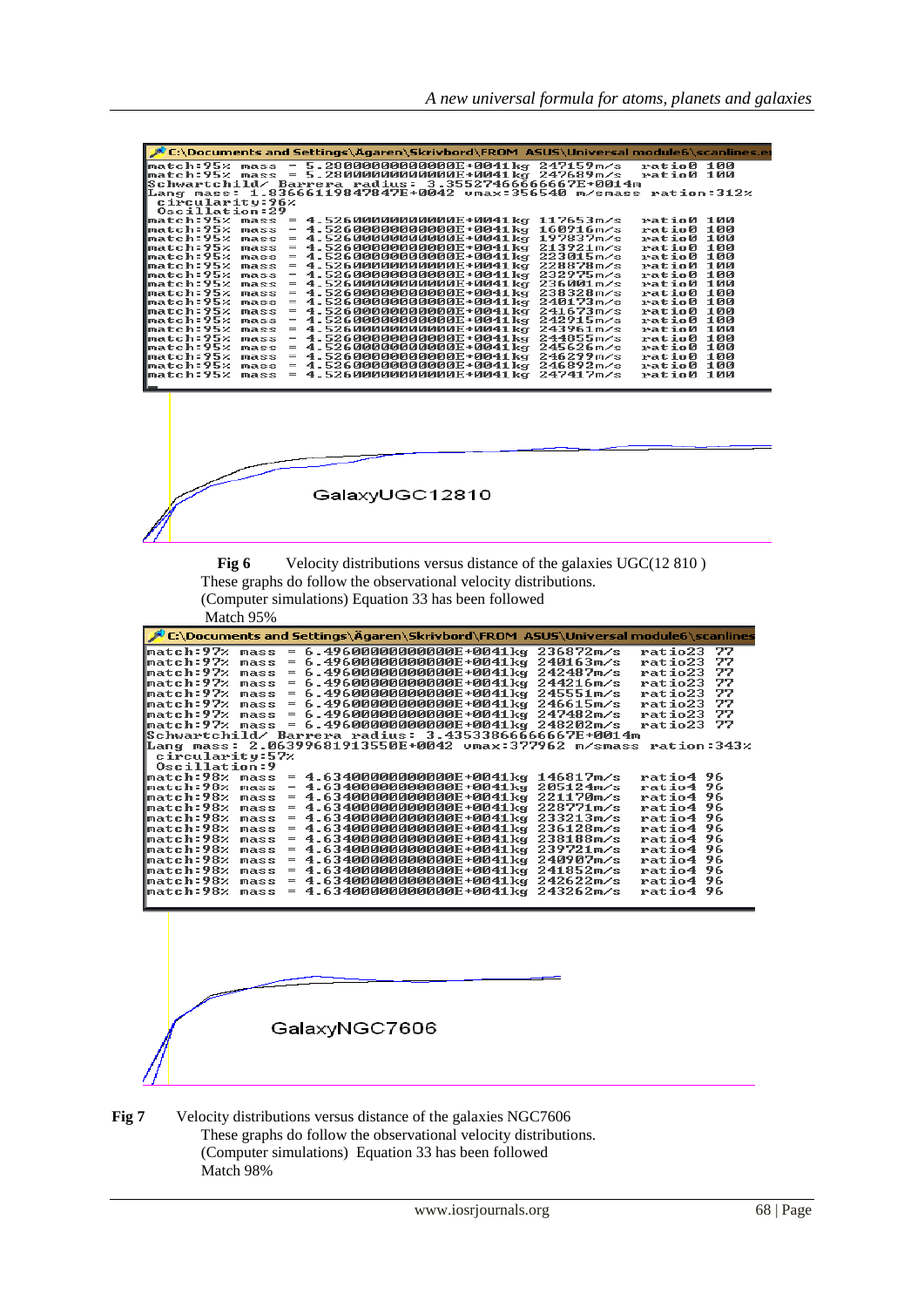| C:\Documents and Settings\Ägaren\Skrivbord\FROM_ASUS\Universal module6\scanlines.exe      |            |  |
|-------------------------------------------------------------------------------------------|------------|--|
|                                                                                           | ratio0 100 |  |
|                                                                                           | ratio0 100 |  |
| Schwartchild/ Barrera radius: 1.377397333333333E+0014m                                    |            |  |
| Lang mass: 1.89391579702788E+0042                         vmax:362055 m/smass ration:784x |            |  |
| circularity:67%                                                                           |            |  |
| Oscillation:47                                                                            | ratio0 100 |  |
|                                                                                           | ratio0 100 |  |
|                                                                                           | ratio0 100 |  |
|                                                                                           | ratio0 100 |  |
|                                                                                           | ratio0 100 |  |
|                                                                                           | ratio0 100 |  |
| $= 1.85800000000000E+0041kg 197973m/s$<br>match:59% mass                                  | ratio0 100 |  |
| match:59% mass<br>$= 1.85800000000000E + 0041kg$ 185187m/s                                | ratio0 100 |  |
| $= 1.85800000000000E + 0041kg$ 174596m/s<br>match:59% mass                                | ratio0 100 |  |
| match:59% mass<br>= 1.85800000000000E+0041kg 165636m/s                                    | ratio0 100 |  |
| $= 1.85800000000000E + 0041kg$ 157928m/s<br>match:59% mass                                | ratio0 100 |  |
| $= 1.85800000000000E + 0041kg$ 151204m/s<br>match:59%<br>mass                             | ratio0 100 |  |
| = 1.85800000000000E+0041kg 145273m/s<br>match:59% mass                                    | ratio0 100 |  |
| match:59%<br>= 1.85800000000000E+0041kg 139988m/s<br>mass                                 | ratio0 100 |  |
|                                                                                           | ratio0 100 |  |
| match:59%<br>$mass = 1.858000000000000E + 0041kg 130947m/s$                               | ratio0 100 |  |
|                                                                                           | ratio0 100 |  |
|                                                                                           | ratio0 100 |  |
|                                                                                           |            |  |
|                                                                                           |            |  |





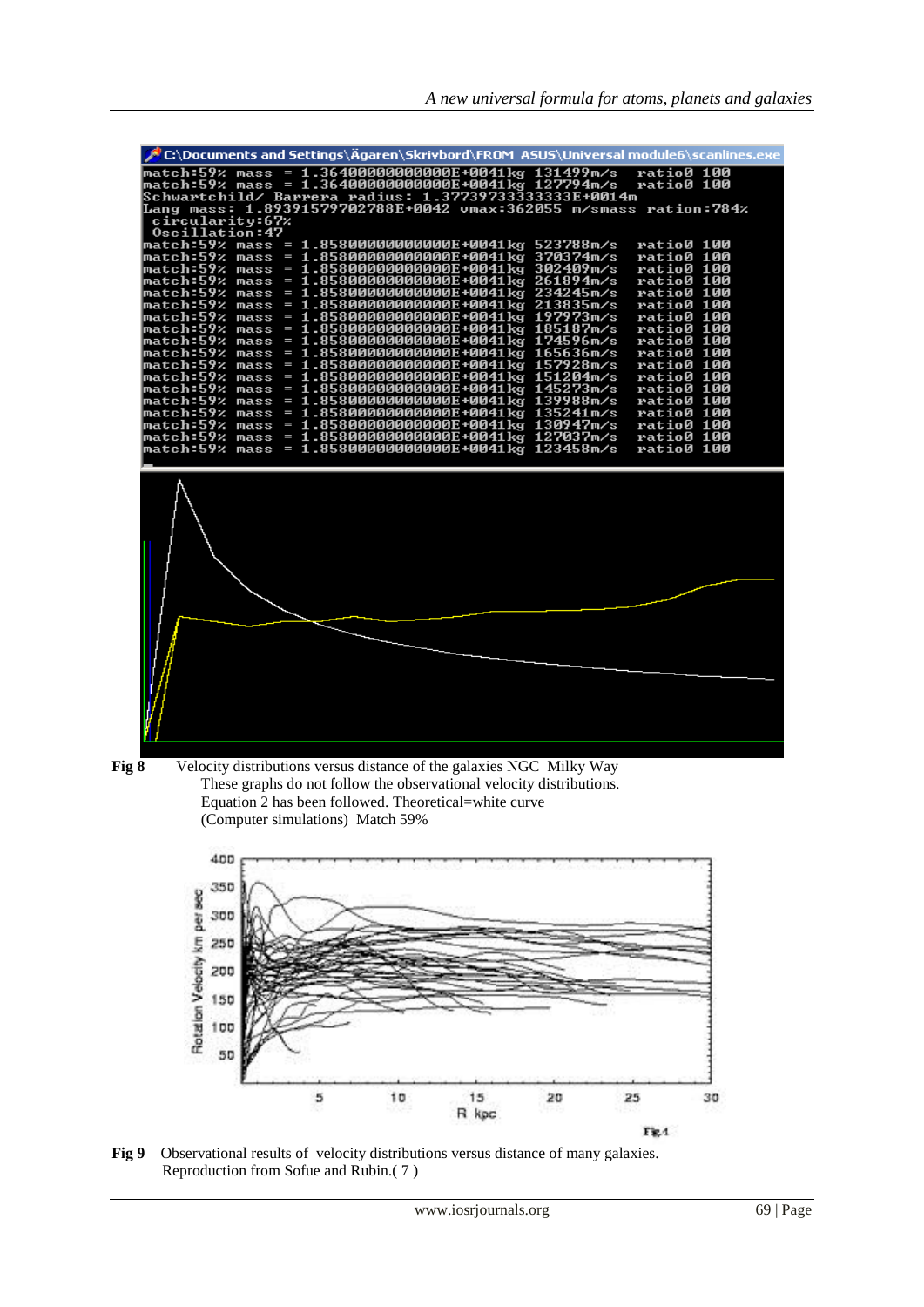

**Fig 10** Computer simulations of randomly distributed 30 000 "stars" distributed like an ellipsoid in a galaxy. The appearance is very similar to observations of galaxies. Reproduction from Barrera and Thelin ( 4 )

# **Table 1 Matching in the observational and theoretical velocity versus distance graphs on galaxies**

| Galaxnr         | match% | radius              | $V_{\text{max}}$           | Estim.Mass(eq 33) | Appr.Mass (3)     |
|-----------------|--------|---------------------|----------------------------|-------------------|-------------------|
| <b>NGC3200</b>  | 93     | $1.80\ 10^5\ ly$    | $2.80\,10^5\,\mathrm{m/s}$ | 4.29 $10^{41}$ kg | $1.27~10^{42}$ kg |
| <b>NGC801</b>   | 97     | $1.80\ 10^5$        |                            | 3.65 $10^{41}$    | cc                |
| <b>UGC2885</b>  | 90     | 2.2010 <sup>5</sup> | 3.25 $10^5$                | $6.9910^{41}$     | $2.10 10^{42}$    |
| Milky Way       | 92     | 0.8010 <sup>5</sup> | $3.0010^{5}$               | $4.0210^{41}$     | 6.50 $10^{41}$    |
| NGC7606         | 98     | $1.20\;10^5$        | 2.5010 <sup>5</sup>        | 4.63 $10^{41}$    | $6.2010^{41}$     |
| <b>UGC12810</b> | 95     | $1.80\ 10^5$        | 2.0010 <sup>5</sup>        | $5.2410^{41}$     | $6.5010^{41}$     |
| <b>NGC1417</b>  | 92     | $1.00\ 10^5$        | $3.25\ 10^5$               | 6.88 $10^{40}$    | $9.54~10^{41}$    |

It is also possible to calculate the Radius ,  $V_{max}$ , Estimated Mass of the galaxies studied. By using equation 33 very good match percentage is achieved. The approximated mass values are following equation 2 from Combes(3) and have higher values.

# **VI. Discussion**

For atoms the rotation velocity of the electrons versus distance to the nucleus expression were done by Niels Bohr by using Coulombs law and the circular centripetal force of an electron around an atom. These calculations were done to achieve the shell structure of the atoms and are established fact today and are seen in equation 3. This formula follows the Keplerian relationship v  $\alpha$  (1/ $r^{1/2}$ ) between rotation velocity and distance to the nucleus of the atom. By using equation 33 in this paper together with computer simulations we have achieved similar atomic structure and appearance as the usual picture of an atom (Figs (1 and 2) in 2 and 3 dimensions. Fig 1 also illustrates v  $\alpha$  1/n – dependence of the rotation speed versus the principal quantum number, also in accordance with the literature.

An established fact is that planets follow the 3:rd law of Kepler as can be seen in equation(7) for circular motion, where V is the planet rotation speed around the sun and m is the planet mass and M is the sun mass. By using equation 33 and computer simulations this is illustrated in Figs 3 and 4 in 2 and 3 dimensions. In Fig 3 the big planets Jupiter, Saturn, Uranus and Neptune illustrate a decreasing rotation speed around the sun versus distance to the sun. Fig 4 illustrates a planetary system, which has a rather flat structure in accordance with our planetary system in 3 dimensions.